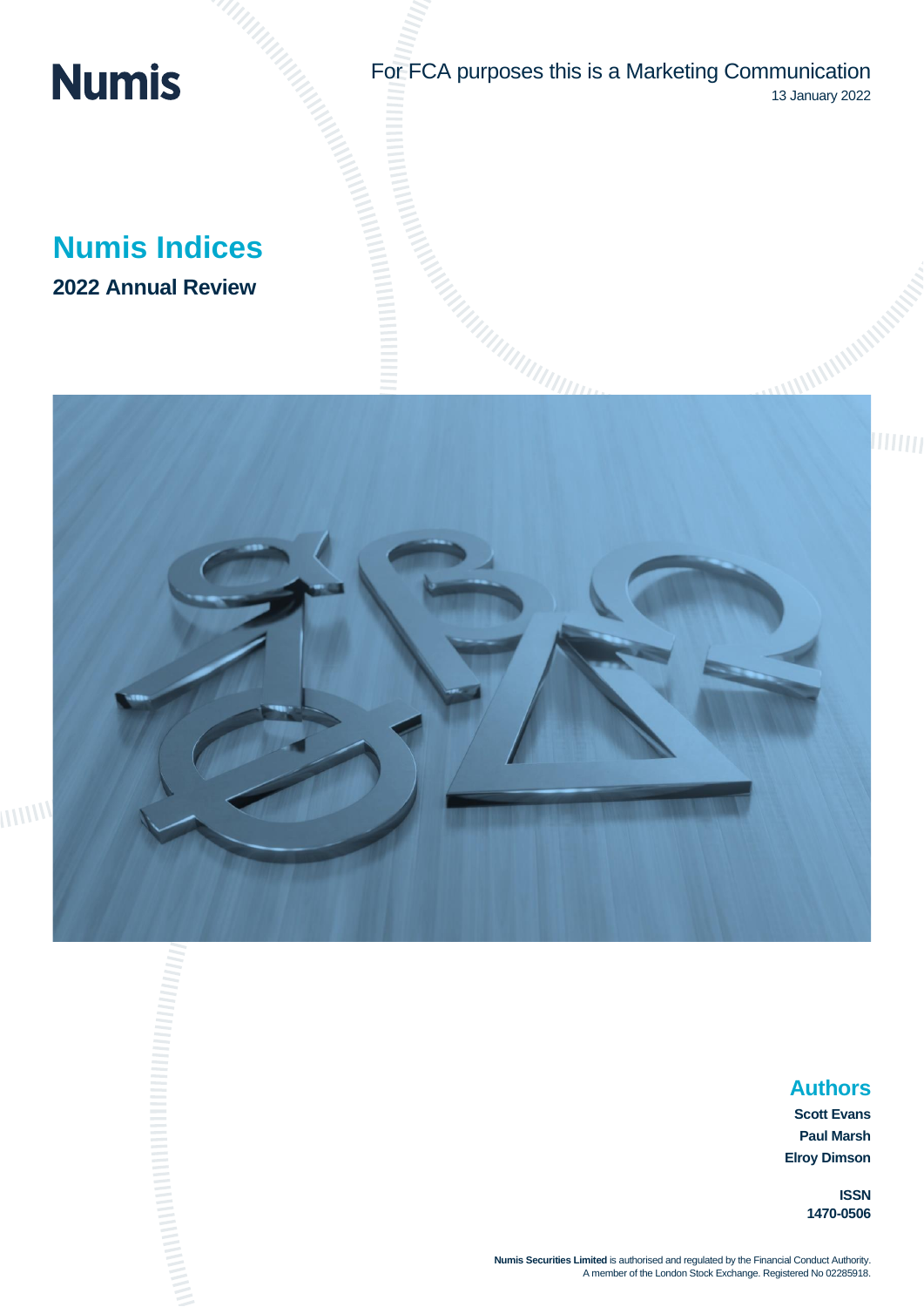# **Contents**

|                                                                                                                                                                                                                                      | 3  |
|--------------------------------------------------------------------------------------------------------------------------------------------------------------------------------------------------------------------------------------|----|
|                                                                                                                                                                                                                                      |    |
|                                                                                                                                                                                                                                      |    |
|                                                                                                                                                                                                                                      |    |
| $\bullet$                                                                                                                                                                                                                            |    |
|                                                                                                                                                                                                                                      |    |
|                                                                                                                                                                                                                                      |    |
|                                                                                                                                                                                                                                      |    |
| $\bullet$                                                                                                                                                                                                                            |    |
| $\bullet$                                                                                                                                                                                                                            |    |
|                                                                                                                                                                                                                                      |    |
|                                                                                                                                                                                                                                      |    |
|                                                                                                                                                                                                                                      |    |
| $\bullet$                                                                                                                                                                                                                            |    |
|                                                                                                                                                                                                                                      |    |
| $\bullet$                                                                                                                                                                                                                            |    |
|                                                                                                                                                                                                                                      |    |
|                                                                                                                                                                                                                                      |    |
|                                                                                                                                                                                                                                      |    |
|                                                                                                                                                                                                                                      |    |
|                                                                                                                                                                                                                                      |    |
|                                                                                                                                                                                                                                      |    |
|                                                                                                                                                                                                                                      |    |
| Largest and smallest constituents                                                                                                                                                                                                    | 35 |
| Size distribution <b>Size of the Size of the Size of the Size of the Size of the Size of the Size of the Size of the Size of the Size of the Size of the Size of the Size of the Size of the Size of the Size of the Size of the</b> | 37 |
| ٠                                                                                                                                                                                                                                    |    |
| ٠                                                                                                                                                                                                                                    |    |
| $\bullet$                                                                                                                                                                                                                            |    |
|                                                                                                                                                                                                                                      |    |
|                                                                                                                                                                                                                                      | 48 |
| $\bullet$                                                                                                                                                                                                                            |    |
| $\bullet$                                                                                                                                                                                                                            |    |
| $\bullet$                                                                                                                                                                                                                            |    |
| $\bullet$                                                                                                                                                                                                                            |    |
|                                                                                                                                                                                                                                      |    |
|                                                                                                                                                                                                                                      |    |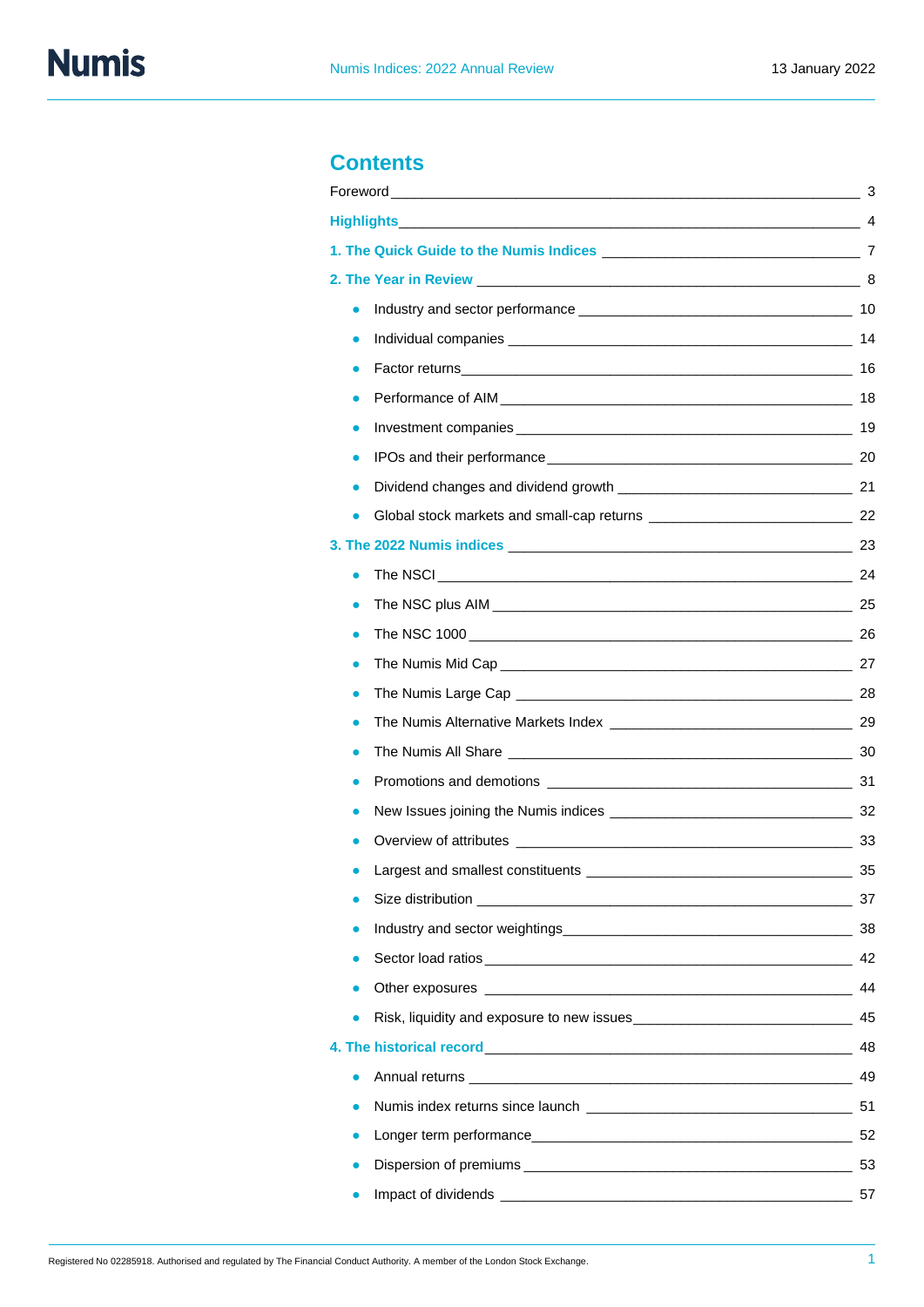# **Numis**

|                                                                                     | 59 |
|-------------------------------------------------------------------------------------|----|
|                                                                                     |    |
|                                                                                     |    |
| The long-run performance of junior markets in the UK _________________________ 62   |    |
| $\bullet$                                                                           |    |
| Investing for the long-run: UK equities, bonds, bills and inflation ____________ 64 |    |
|                                                                                     |    |
| $\bullet$                                                                           |    |
|                                                                                     |    |
|                                                                                     |    |
|                                                                                     |    |
| Long-run data on corporate events: Acquisition activity ________________________ 70 |    |
|                                                                                     |    |
| Long-run data on corporate events: Stocks becoming valueless _____________ 72       |    |
|                                                                                     |    |
|                                                                                     |    |
|                                                                                     |    |
|                                                                                     |    |
|                                                                                     |    |
|                                                                                     |    |
|                                                                                     |    |
|                                                                                     |    |
|                                                                                     |    |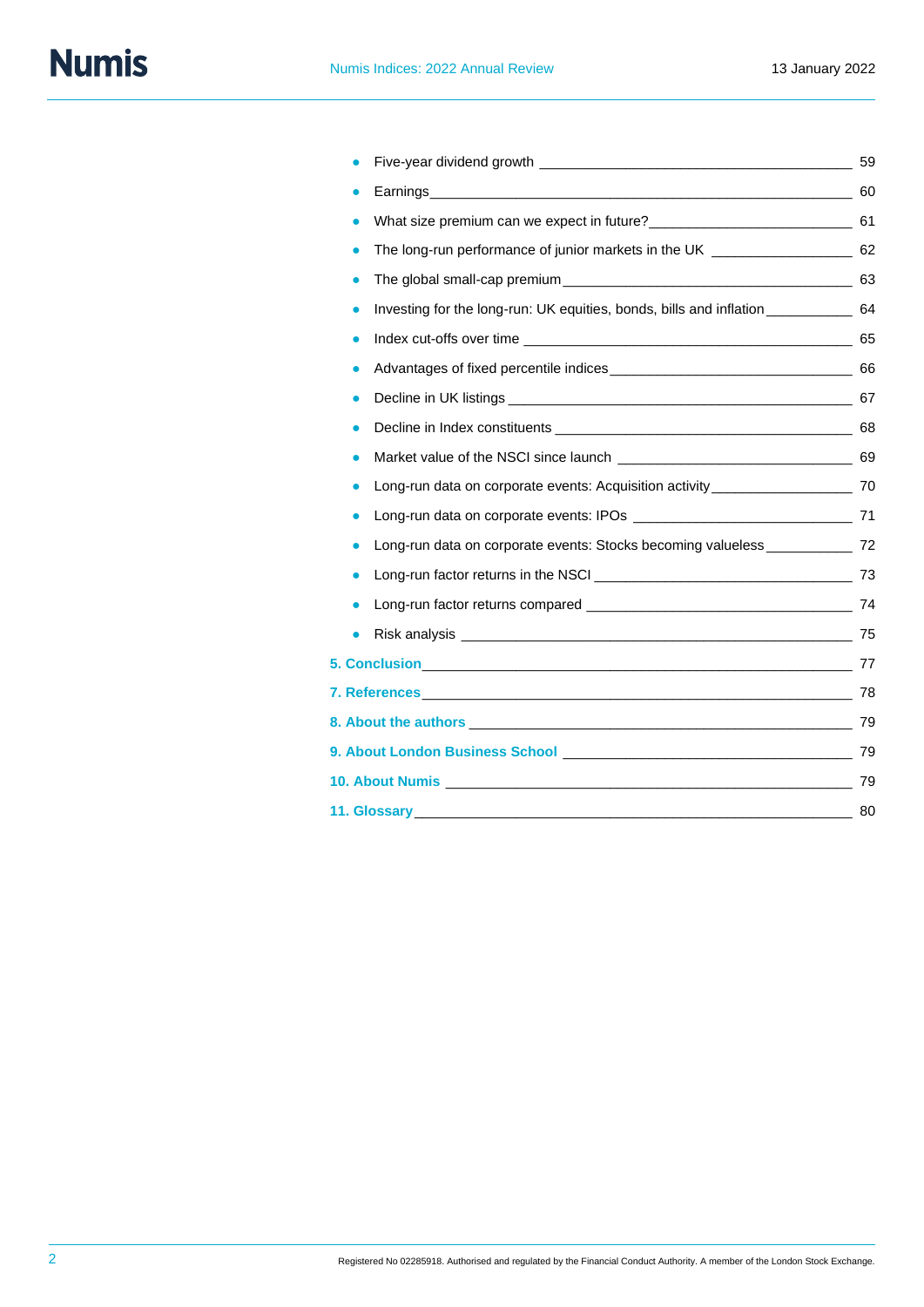## **Foreword**

#### **by the Head of Research, Numis**

It is with great pleasure that Numis publishes the Annual Review of the Numis indices. Formerly the Smaller Companies Index Annual review, this year the name has changed to reflect the coverage of the entire UK market and not just the smaller companies of the Numis Smaller Companies Index (NSCI). Over the last 35 years, the Numis indices have been produced by Professor Elroy Dimson and Professor Paul Marsh of London Business School. Scott Evans took over Elroy Dimson's role from 2016. Through their production of the NSCI and their associated research on smaller companies, the Numis index team has had a major impact on the practicalities of investing in smaller and mid-sized companies in the UK. With the launch of the Numis All Share index in 2021, Numis now provides a complete set of benchmarks for the UK equity market.

During their careers at London Business School, and through their widely cited book, Triumph of the Optimists, and other publications, Elroy and Paul have made a profound contribution to investment research. As part of the original design team for the FTSE 100 Index, as well as their creation of the Numis indices and the long-run DMS global investment return indices, they have also had a central role in the design of stock market indices in this country and around the world. Scott Evans brings to the team a deep knowledge of UK equities and small-caps gained from over 20 years of working at a senior level in investment banking, together with his extensive experience as an academic and researcher.

The Numis Indices is a central part of the extensive range of research services that Numis provides to investors as well as to corporate clients. With a back history for the indices that now covers 67 years since 1955, the NSCI and the family of Numis indices provide a remarkable opportunity to set contemporary issues in a truly long-term context. It enables investors to take a strategic view on today's markets that is based on evidence that is comprehensive and authoritative, and underpinned by research of the highest quality.

The Numis family of indices provides the definitive measure of the performance of low, mid, and large capitalisation companies. The indices are a unique research resource for the serious investor in smaller companies and in the UK equity market given their consistent definition and the length of the index history. We congratulate the authors on completion of this detailed and comprehensive study. It contains many insights that will help you as an investor. Please do not hesitate to contact Numis if you would like to follow up on the ideas presented in this volume.

> **Will Wallis** Head of Research, Numis Securities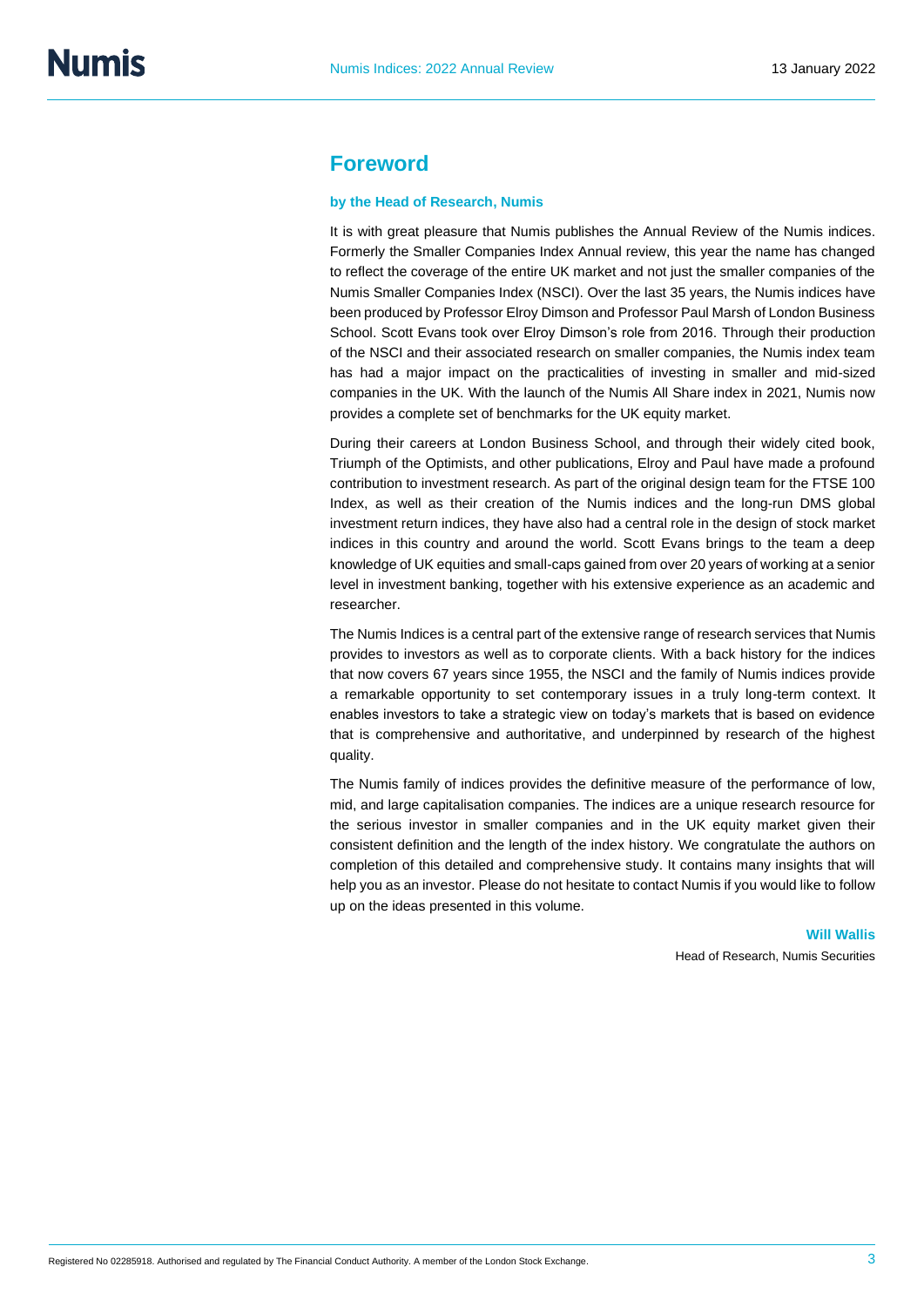**An excellent year for equities**

**Small-cap premium now 3.6%**

**Revival in dividend payments**

**The importance of dividends for** 

**total returns**

# **Highlights**

### **by Scott Evans and Paul Marsh**

2021 was an excellent year for UK equity investors as the chart below shows. The total return on the UK market, as measured by the Numis All Share index, was 17.1%, with the Numis Large Cap index performing slightly better at 17.4%. Smaller companies had an even better year with the Numis Smaller Companies index (NSCI) excluding investment companies (XIC) giving a return of 21.9% and the minnows of the NSC 1000 XIC once again providing the best performance with a total return of 25%.

As we discuss in this Review, the strength of small-caps and the 4.5% outperformance over larger companies has ensured the long-term record of a positive size premium has been maintained. Measured over the 67-year history of the NSCI XIC, the size premium stands at 3.6%. For the NSC 1000, it is even higher at 5.2%. Over the long-term, smallcap returns have been above large-cap returns in 41 of the 67 years since 1955.

Along with small-cap outperformance, a feature of 2021 discussed in detail in this Review is the significant turnaround in dividend payments. In 2020, the onset of the Covid-19 pandemic led to the largest annual cut to dividend income in the history of the Numis indices. The cuts in dividends in 2020, which ranged from −45% for large-caps, to −57% for mid-caps, were followed by increases of 30% and 84% in 2021. For the NSCI, the reversal in dividend cuts resulted in the largest one-year increase in real dividend payments on record. Having fallen by 33% in 2020, they increased by 33% in 2021.

The importance of dividends is something we regularly emphasise in the Annual Review and this year is no different. Looking over the longer-term, we show that reinvested dividends have had an enormous impact on total returns. £1 invested in the minnows' index of the NSC 1000 XIC would, if all dividends had been reinvested, have been worth £26,383 by start-2022. The equivalent figure for the NSCI XIC would have been £10,139, compared with "just" £1,210 for investors in the Numis Large Cap XIC. Without the reinvestment of dividends, £1 invested in the NSC 1000 would have grown to the considerably smaller amount of £1,063, while the equivalent investment in the Numis Large Cap would have yielded a terminal value of just £66. Investing in small-caps over the long-run while reinvesting dividends has been a winning strategy, certainly for those clever enough – and old enough – to have done so from 1955.

#### **Figure 1. Performance of the Numis indices in 2021**



*Source: Scott Evans and Paul Marsh, Numis; FTSE Russell.*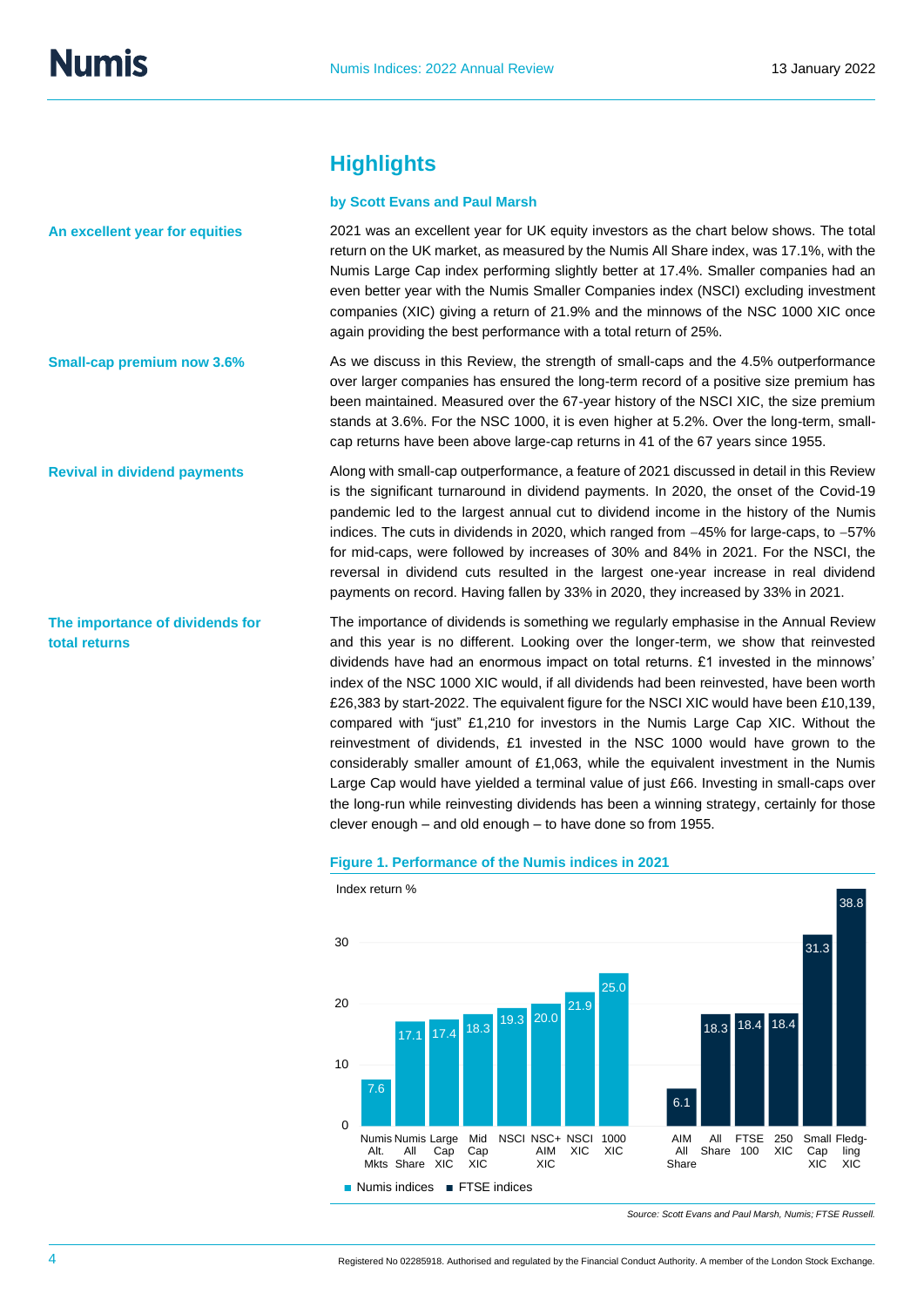**Value and size provide positive factor returns**

**Better year for IPOs**

**Increase in listed companies**

The analysis of factor returns has often featured in the Review, and from this year we have made it a permanent addition. For 2021, we examine five factors, value, income, size, volatility, and momentum across three universes, small-caps (NSCI), all UK fully listed companies, and AIM (the Numis Alternative Markets index). For small-caps, the analysis shows that in 2021, the best returns came from value and size (i.e., the smaller smalls). For all fully listed UK companies, value was also a positive factor, but it was low volatility stocks that performed best. Momentum had a very poor year, while income was also disappointing. Over the longer-term, however, we show that momentum remains the winning strategy and has outperformed all other factors by a considerable margin.

As the chart on the previous page shows, AIM was the laggard last year, with the Numis Alternative Markets index underperforming the Numis All Share by 9.5%. As we show in our section on AIM, this was partly explained by the poor performance of the largest AIM companies. AIM's distinctive sector composition, on the other hand, did little to explain its underperformance. However, analysis of the five factors that we monitor did reveal some interesting performance differences. The best relative returns within AIM came from low volatility and value stocks. Furthermore, low volatility and value stocks have also done very well within junior markets such as AIM over the long-run. This seems a little ironic given the nature of AIM as a market for higher risk growth stocks. **Value and low volatility best for AIM**

> One positive for AIM was the resurgence in the IPO market in 2021, which led to 123 IPOS entering the Numis indices. 71 were listed on AIM with the remainder fully listed. As we show in our long-term analysis of IPOs, this was the second highest number since 2007, although it was still a long way below the peak of 459 in 2005. A less positive aspect of IPOs last year was their performance. Our analysis shows the weighted average return from all new issues was just 7%. After stripping out the first day price moves, this reduced to −4%. However, we also show that smaller IPOs did a lot better than larger IPOs with the average return of the smallest IPOs being 26% compared to just 6% for the largest.

> The combination of a higher number of IPOs and a below average year for company departures led to a net increase in the number of listed companies. For the indices this has meant post-rebalancing constituent numbers have bucked the long-run trend and increased year-on-year. Figure 2 summarises the capitalisations and constituent numbers for the rebalanced indices. In section 3 of the Review, we discuss the rebalancing and characteristics of each member of the expanded range of indices now provided by Numis.



#### **Figure 2. Numis indices for 2022**

*Source: Scott Evans and Paul Marsh, Numis;*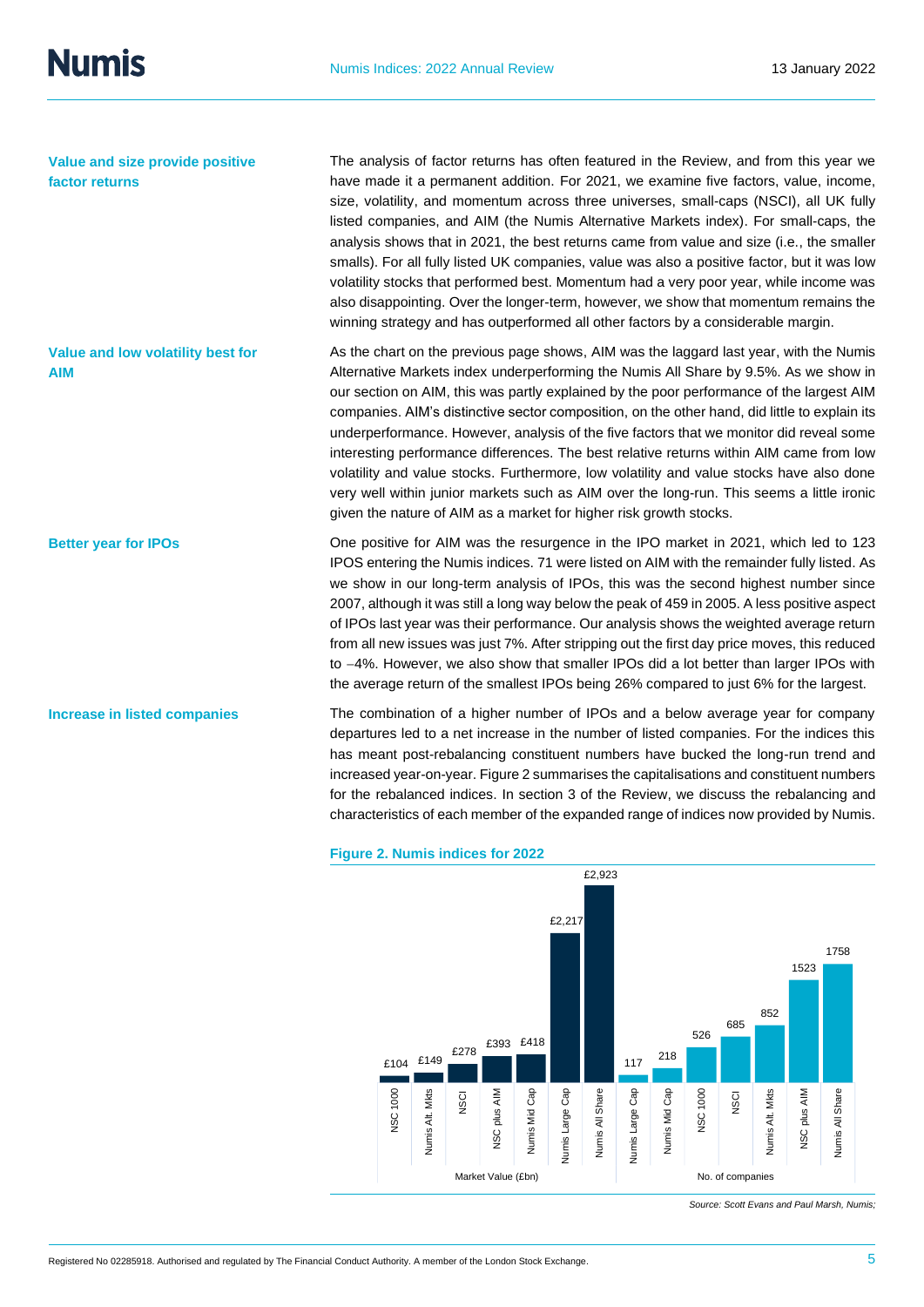**Size cut-offs increase**

**Different index characteristics**

**Individual small-caps are higher risk, but diversification eliminates** 

**much of this**

**Small-caps best of all**

As the market has rallied, the cut-off values for inclusion in the size-based indices have increased. Following the end-year rebalancing, the size cut-offs are as follows: £663 million for the NSC 1000, £1.64 billion for the NSCI and NSCI plus AIM, between £880 million and £4.12 billion for the Numis Mid Cap, while the Numis Large Cap index has a lower cut-off value of £4.12 billion. The Numis Alternative Markets index has no upper cut-off and includes everything listed on AIM. The Numis All Share includes everything on the main market and on AIM.

As well as providing details of the indices as they enter 2022, section 3 provides an analysis of the characteristics of the indices and highlights the differences between them with regards to size distribution and industry/sector composition. For the latter we show the NSCI XIC has a high exposure to industrials (26%) and consumer discretionary (20%), whereas the Numis All Share's highest exposures are to financials (15%) and Consumer Staples (14%). In addition to differences in size and sector composition we also look at relative exposure to factors such earnings multiples, new issues, liquidity, and risk.

Risk is discussed throughout the Review. We show that compared with large-caps, the dispersion of small-cap returns is far wider. But while individual small-caps tend to be much riskier than large-caps, diversification eliminates a large part of this additional risk. However, compared to the Numis All Share, we show that NSCI XIC has seen a sharp increase in absolute and relative volatility since the Covid pandemic. The differential with the market is now close to an all-time high with the five-year historical volatility for the NSCI XIC now at 18.4% compared to 13.9% for the Numis All Share. The true differential is almost certainly lower than this, as these estimates continue to include data from the Covid crisis. We also analyse the correlations between small and large-caps. These reveal invaluable risk reduction opportunities for large-cap oriented investors to diversify into small-caps.

This year, we have included a new section on investing in UK assets for the long-run. The findings are summarised in the chart below which ranks the total annualised returns from equities, bonds, cash, houses, and inflation. Measured over the long-run, cash has done better than inflation, houses have outperformed cash, bonds have marginally beaten house prices, but equities have done best of all. Within equities, small-caps have outperformed large-caps and the smallest companies have performed the best of all. We hope you enjoy the new look Annual Review.

#### **Figure 3. The Numis indices and comparative asset returns, 1955–2021**



Annualised returns, 1955–2021

*Source: Scott Evans and Paul Marsh, Numis.*